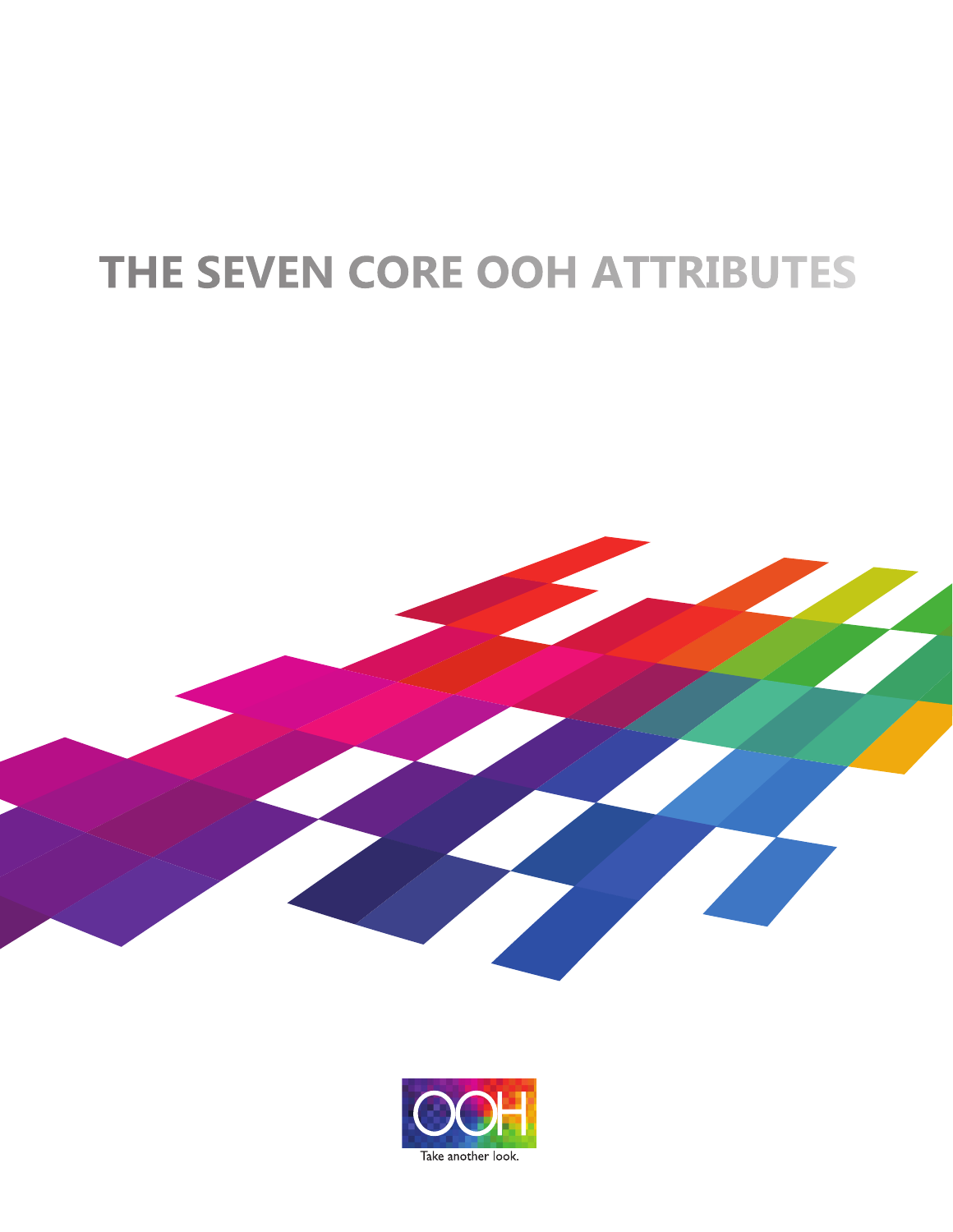After conducting in-depth interviews and focus groups with nearly 100 executives from 75 national and local advertisers and agencies, the OOH industry launched a new brand that is more relevant in today's media world.

The industry explored and validated seven core equities that lay the foundation for the OOH brand: innovation, ubiquity, creative impact, professionalism, accountability, audience-driven, and well-maintained. All of these brand equities are important, but the spike attributes at the top of the brand pyramid (innovation, ubiquity, and creative impact) are the lead ideas that uniquely define and differentiate OOH.



#### **Embracing Innovation**

Innovation is defined by Merriam-Webster as "the creation of better or more effective products, processes, services, technologies, and ideas." While OOH companies have been innovating for some time, the industry certainly has not been getting credit for it. By calling out innovation as the OOH industry's core brand vision, research shows advertisers and agencies will see OOH differently and acknowledge the industry is keeping pace with where advertising and consumers are headed.

Innovation (in all its many forms) is the right direction for the OOH industry. This concept goes the furthest in addressing the negative perceptions that some advertisers and agencies have about OOH, it gets them interested in the industry's current and future potential, and puts OOH on a more

equal footing with other media options, especially cable and digital.

Market research shows that industry innovation is the most relevant, compelling, and sustainable positioning to adopt. Embracing innovation is what the market wants and what OOH companies are poised to deliver: digital billboards and other digital OOH formats, applications that connect with consumers in new ways, new Traffic Audit Bureau (TAB) OOH Ratings, more professional business practices, high impact creative campaigns, and new substrates and lighting that lead to better graphics and shorter lead times, to name just a few.

## **A Sound Reason for Ubiquity**

Walt Disney first experimented with surround sound technology while making the film Fantasia. Disney dreamed his audience would hear splashing throughout the theater as Sorcerer Mickey lapped-up pails of water during the Sorcerer's Apprentice segment.

Using surround sound makes a theatrical experience different, exciting, and perhaps frightening at times – as it brings a movie to life in a modulated way. Rather than hearing sound from left, center, and right, sound is perceived from up, down, on all sides, and even from behind.

What the movie industry had long known was that it couldn't hit all frequencies on the main front channels. The only way to truly bring sound to life was to add multiple, discrete channels, and in doing so it could surround the viewer. In most cases, these new discrete channels were not the primary sound channels – they were used for effect and were considered ambient channels. What they added was the excitement and realism that took you from a "facing-forward" experience to a totally surrounded experience. Effect channels created the thunder, the explosions, and the sense of speed that brought to life the full power of the film genre.

The movie industry also discovered these ambient channels required a fraction of the bandwidth of the main channels – but their presence is what brought the entire movie experience to life.

1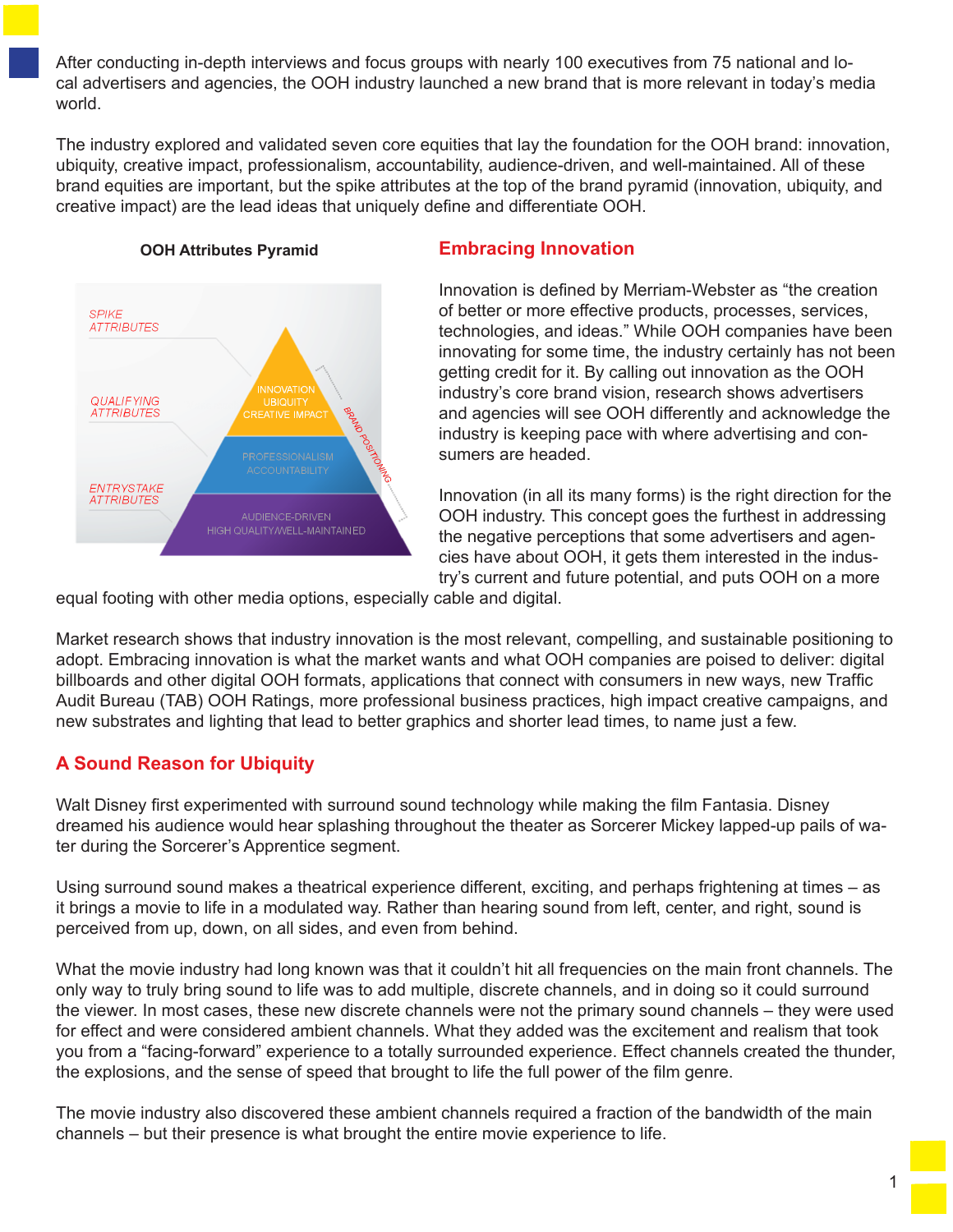

It has long been known that adding OOH to any campaign takes the advertiser from a fixed-forward arc of messaging to a ubiquitous surrounding experience. While OOH is powerful by itself, using the many OOH formats as a strategic complement to other media adds channels at relatively low cost that amplify the messaging in other media.

Like surround sound for movies, including an array of OOH products produces a true 360-degree advertising field. Unlike the fixed-forward fields of TV, radio, print, online, or mobile, where consumers need to opt in and focus on the medium in front of them, OOH formats surround consumers to ensure the full impact of a campaign is experienced.

Customers don't want flat campaigns. They want powerful messaging that makes people notice. This is what ubiquity does, and this is what OOH delivers.

Customers who include OOH as a critical component of every campaign will experience the leverage and spark that comes from the surrounding immersion OOH creates.

#### **The Genius of Awesomely Simple Creative**

Charles Mingus, one of the most important figures in 20th century American music, said it best:

"Creativity is more than just being different. Anybody can play weird; that's easy. What's hard is to be as simple as Bach. Making the simple awesomely simple -- that's creativity."

Every year, there are a lot of "weird" and "different" OOH designs on the streets. Was the work eye-catching? Sometimes. Did it create a lasting impression that made consumers stop, notice, and act? Not often enough, especially if compared to some of the "awesomely simple" work that has really moved consumers over the years. Apple iPod's colorful dancing silhouettes. Chick-fil-A's mischievous cows. McDonald's growing salad greens on a billboard. A zooming MINI Cooper leaving palm trees bent in its wake.

In the new OOH positioning strategy, "creative impact" lands in our top tier of spike brand attributes – the characteristics that really define and differentiate the OOH medium. Creative impact is truly what makes OOH stand out from other media. Every campaign begins with a blank canvas, with the opportunity to design engaging and immersive advertising that literally moves consumers.

And yet the industry often falls short on this all-important spike attribute.

Critics cite many reasons for a lack of focus on OOH creativity. It has been suggested that creatives at big agencies would rather work on other forms of advertising because OOH isn't as desirable for their portfolios. It's been said OOH is sometimes treated as an afterthought, with print creative being reformatted to work for OOH. It's been said operators don't have enough top-tier creative staff on hand to design really good creative for clients.

This must change. In some parts of the world, there is a much richer creative tradition for OOH. One top European executive has commented that the connection between visual art and OOH, dating back to Toulouse-Lautrec and Cassandre, has created much higher expectations in Europe for striking creative.

OOH designers must commit to creating work that causes buzz and gets results because of its stopping power. The industry needs to create awesomely simple jazz. Not because it is – to quote Mingus – "weird" – but because it is great visual storytelling. Think of jazz greats Charles Mingus, Miles Davis, Chick Corea, and John Coltrane all playing together.

Now is the time for breakthrough. For improvisation. For the unexpected. Imagine the music the OOH industry is trying to create.

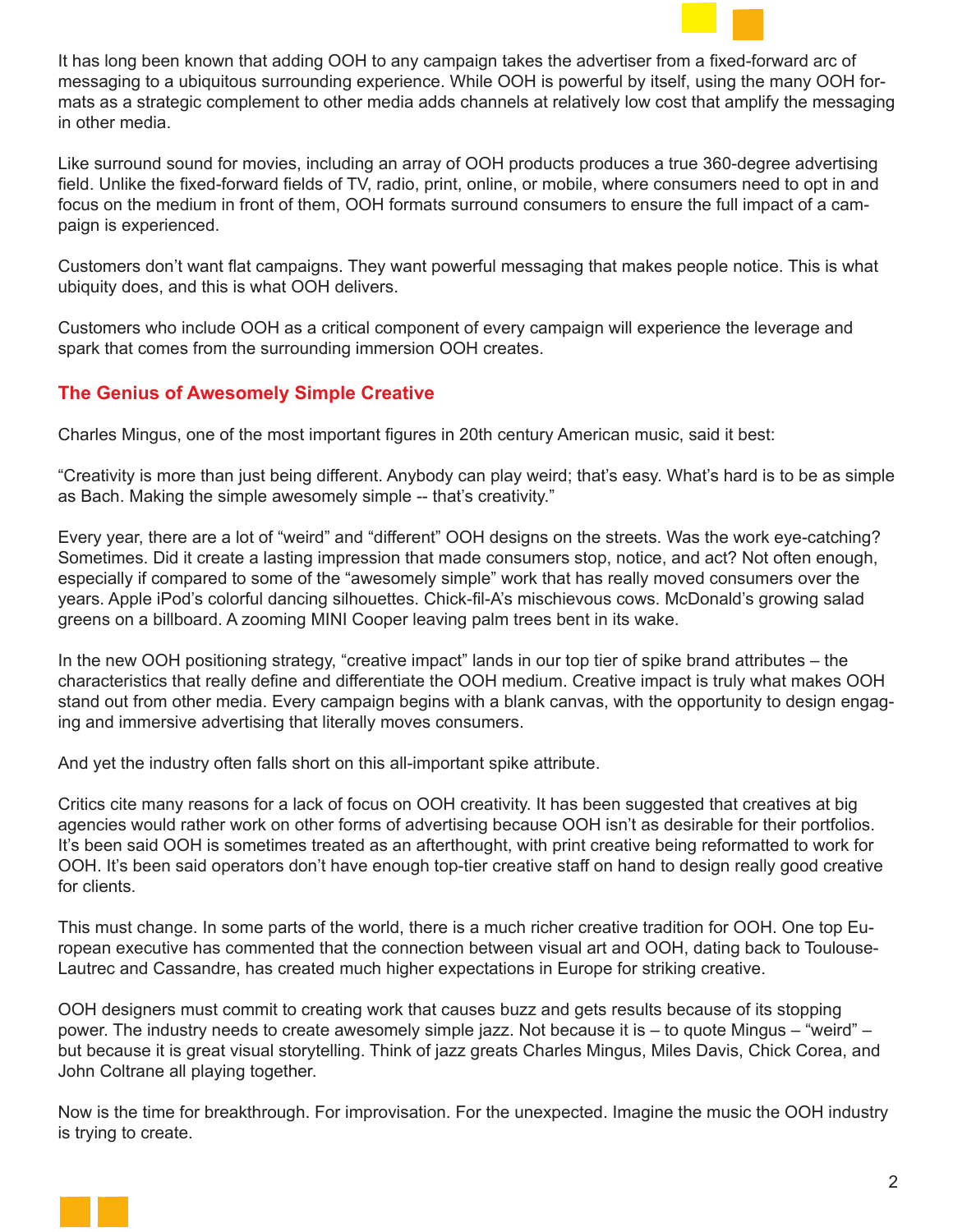### **Professionalism: What our Clients Expect and Deserve**

OOH executives are professionals. However, the selection of professionalism as a core OOH brand attribute was based on a perceived gap between behavior and clients' expectations.

Specifically, here's what clients want:

- OOH professionals should know a customer's business and needs. This means being experts in the advertising world, not just in OOH media. This means understanding how planners con ceive campaigns across all forms of media, knowing how each medium is used and measured, and knowing the best way to apply OOH to a campaign. This is quite different from selling loca tions, weight, and showings. It is entirely reasonable for advertisers and general planners to expect this expertise from OOH professionals.
- Customers expect OOH professionals to interact with them using up-to-date and user-friendly business systems and processes. The way OOH companies conduct business should be as good as or better than other media competitors: demonstrating the creative power of OOH via mobile devices, preparing proposals on the spot, making contracting and billing easy, and fully meeting proof of performance needs.
- Clients also have every right to know that OOH professionals will honor commitments. This sense of integrity is the oxygen of professionals. Inventory proposed should be available and appropriate. Postings should be done on the days committed. Pricing should be honored once offered.

These traits of professionalism are reasonable for clients to expect. Fixing these legacy and current gaps requires each OOH executive to look in the mirror and ask how he or she can personally improve and do even better work for clients. Can the OOH industry learn more about other media? Can proposals be based on audience measurements that are comparable to other media? Can OOH companies "wow" clients with knowledge about their business and advertising needs? Can OOH companies provide customer-friendly, efficient tools?

Professionalism should be a given; it's fundamental.

## **A Culture of Accountability**

To customers making a choice among different media types when allocating advertising dollars, how the OOH industry does what it does is just as important as what it does. Enhanced levels of accountability and professionalism, more than any other single brand attribute this industry is working on, will arguably have the biggest impact on the industry's future success.

The dictionary defines accountability as being "responsible and answerable for actions." OOH customers define accountability as the ability to help them measure the impact and results of OOH advertising, providing data to calculate a return on investment, providing high quality photographs of postings and proof of performance, running their campaigns exactly when they're expected, and most importantly, delivering on promises.

In all of these areas, the OOH industry has made tremendous progress in developing more customerfriendly business processes to address customer demands for greater accountability, from implementation of TAB OOH Ratings to common RFP templates to enhanced photography, proof of performance, and posting time standards and practices.

But establishing these practices is quite different from actually implementing them across a company and an industry – and making them stick. That's where culture and leadership come in.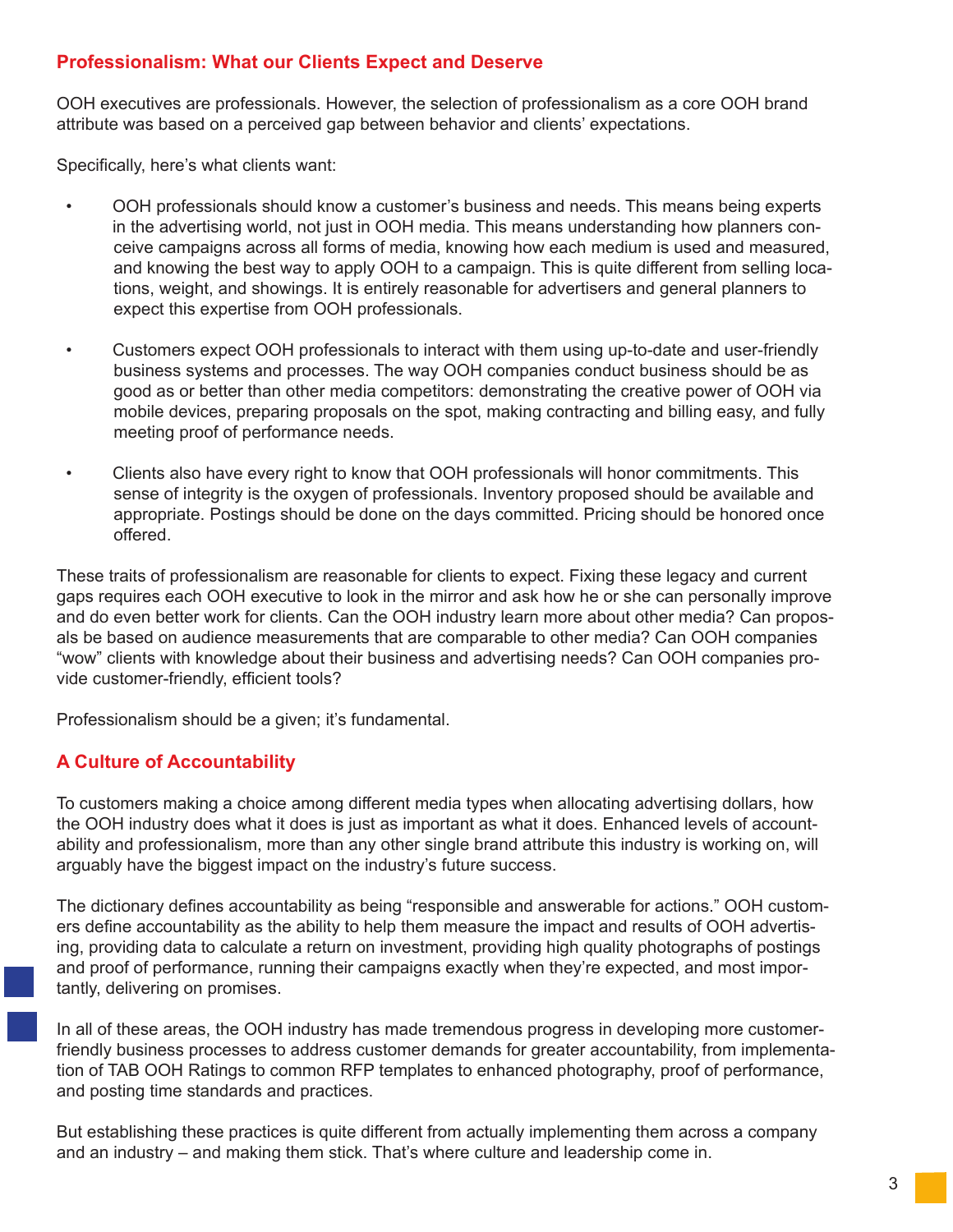One of the world's greatest comedians, George Burns, put it best when he quipped, "No snowflake in an avalanche ever feels like it's his fault!" So how does the OOH industry create organizations in which every employee feels responsible for delivering a highly professional, transparent, and accountable customer experience that exceeds expectations? It comes down to leadership and corporate culture.

Whether he or she is a CEO or a sales manager, every company executive must be willing to send a powerful and brand-consistent message to employees. It is equally important to create an environment and culture that reinforces a sense of accountability.

In the sales area, for example, advertisers want account executives to have cross-media knowledge and professionalism that mirrors other media. They want the OOH industry to be accountable for meeting audience delivery goals and providing TAB OOH Ratings in every proposal. Do OOH companies create a culture and environment in which these expectations have been clearly communicated and where people feel both accountable and empowered to deliver against them instinctively? Or is it okay to compromise if crunched for time?

In the operations area, this industry needs to be more transparent in how it operates and more accountable for achieving posting timelines and quality. The industry should be accountable for timely proof of performance and for having well-maintained structures. Are these expectations clear in every company's culture? On the service side of the business, the OOH industry should have contracting, billing, and payment processes that are timely and accurate. And if there's a problem with a display, the operator should be accountable for repair within a very short window of time. Does OOH culture send the right signals in this area, or is it okay to repair a display the next time a crew is in the area?

The path to success for the very important brand attribute of accountability is the environment companies create – the culture – which each employee must influence to drive ever higher levels of responsibility for performance.

#### **Audience Driven**

Peter Ducker, one of the most respected and celebrated business gurus of the 20th century, once noted, "The purpose of business is to create a customer."

The very purpose of advertising is to stimulate interest, generate trial, and convert consumers into customers. OOH professionals may know this intuitively and demonstrably, but to compete for available marketing dollars, customers need evidence that OOH is the smart choice and proof that it delivers on its promise.

From time immemorial, marketers have viewed advertising investments with skepticism, necessary to drive sales, though lacking tangible evidence of its efficacy. John Wanamaker, considered by some to be the father of modern advertising, once quipped, "I know half of my advertising works - I just don't know which half."

Advertising in general has come a long way since that statement was made. Media research companies such as Arbitron, Nielsen, Kantar, Rentrak, and many others track audience, develop qualitative studies, and produce reports that provide evidence to support media investment.

OOH may be late to the party with a comparable media measurement system, but the OOH industry is collectively embracing it to leverage competitive advantages. Five years after developing and testing TAB OOH Ratings for billboards and posters, the industry formally agreed to phase out traffic circulation counts (DECs) and commit to the use of a common currency – TRPs, GRPs, reach and frequency -- to place OOH on the same playing field as other measured media.

Yet there is still some resistance, a belief that selling location alone is good enough and all that advertisers really care about. At best, this is foolhardy; at worst, self-defeating. Location is important in every media: brands want to be in certain shows on radio or television and positioned next to certain editorial in magazines, newspapers, and online. But it's equally important to understand which audience yields the best results and the old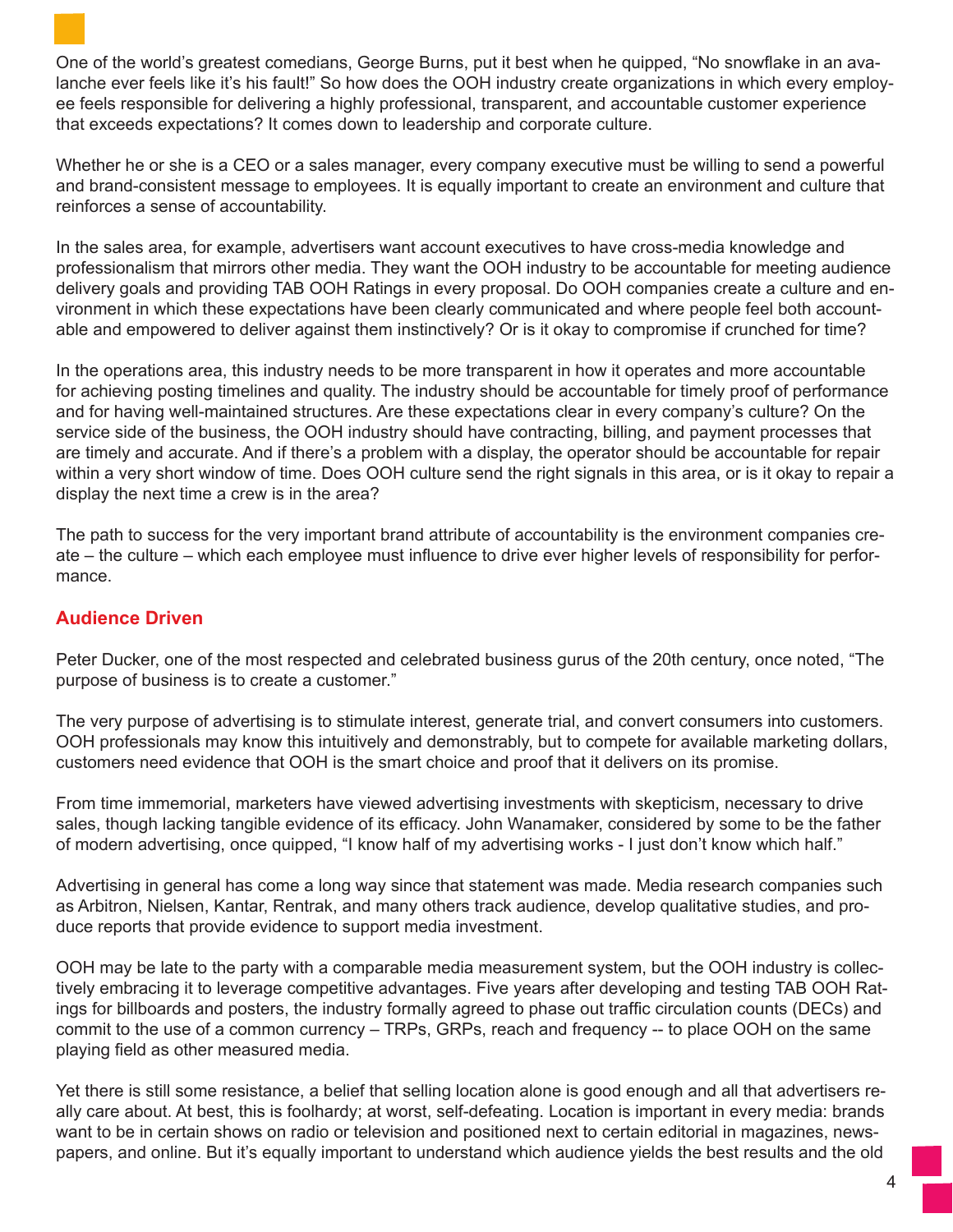(DEC) counts just don't cut it anymore.

Not long ago, an OOH account executive met with a local retailer with six stores whose RFP asked for billboards within a set distance from these stores, as he was accustomed to doing in the past. Armed now with the new metrics, the account executive thought he'd provide two options - one as asked for, and another that maximized target audience demographics. As it turned out, the second proposal cost less money than what was requested while delivering significantly higher TRPs and also meeting location constraints. The advertiser was so impressed that he ended up allocating more ad dollars to OOH, choosing a hybrid campaign with excellent results.

These stories are becoming common, and TAB's proposal standards provide the templates needed to specify campaign, audience, and location objectives. Undoubtedly, this is a win/ win - an opportunity to help convince more customers to consider OOH media, as well as a platform to build a greater market share for OOH advertising.

## **A Systematic Approach to Total Quality**

A recent Google search for the definition of "quality" turned up a variety of interesting results; in particular one read, "a standard of excellence as measured against other things of a similar kind." The operative word here is "measured." How can OOH operators know if companies are delivering "quality" to customers? The progress must be benchmarked and measured.

Quality, and especially "high quality," can be a vague concept. A person often knows it when they see it, but it can be hard to define and even harder to deliver. One way to truly define and deliver high quality as an industry is to carefully define what the standards of high quality are for customers and then measure progress toward achieving it. To do this, it's important to understand how to define quality, build the business processes to reliably deliver it, and then relentlessly measure it so that improvement will continue.

When the OOH brand positioning strategy was created, "quality" was identified as one of the seven most important brand attributes in recognition of how every OOH business must anticipate, understand, and meet or exceed customer expectations. It is difficult to deliver high quality to every customer in every situation, because customers' definition of quality can differ dramatically. Sometimes, quality is about maintenance or operations. Other times, quality may be about proposals, ratings, or audience delivery. At still other times, it may be about on-time posting or proof of performance reporting.

The challenge as an industry is to deliver high quality to every customer every time, based on how they define it. This takes a dramatic shift in how OOH professionals often think and act about quality.

Every day, it seems there is a new management theory offering a different solution for improving quality. But the one thing that all quality programs have in common is measurement. The best companies in the world determine what their specific customer-focused quality indicators are, then they relentlessly measure these indicators, and they continuously work to improve their performance against quality every single day.

As an industry, the OOH business needs to focus on total quality management and attack it with urgency. The industry needs to deconstruct and map out the entire customer experience to understand the most important touch points where customers judge the most on quality. Each OOH company must define what a high quality or total quality standard would be for each touch point that has been identified and create strategies and tactics to address each one.

Finally, OOH companies need to measure each of these touch points and indicators to benchmark progress in improving for the future. Only this kind of systematic approach will work.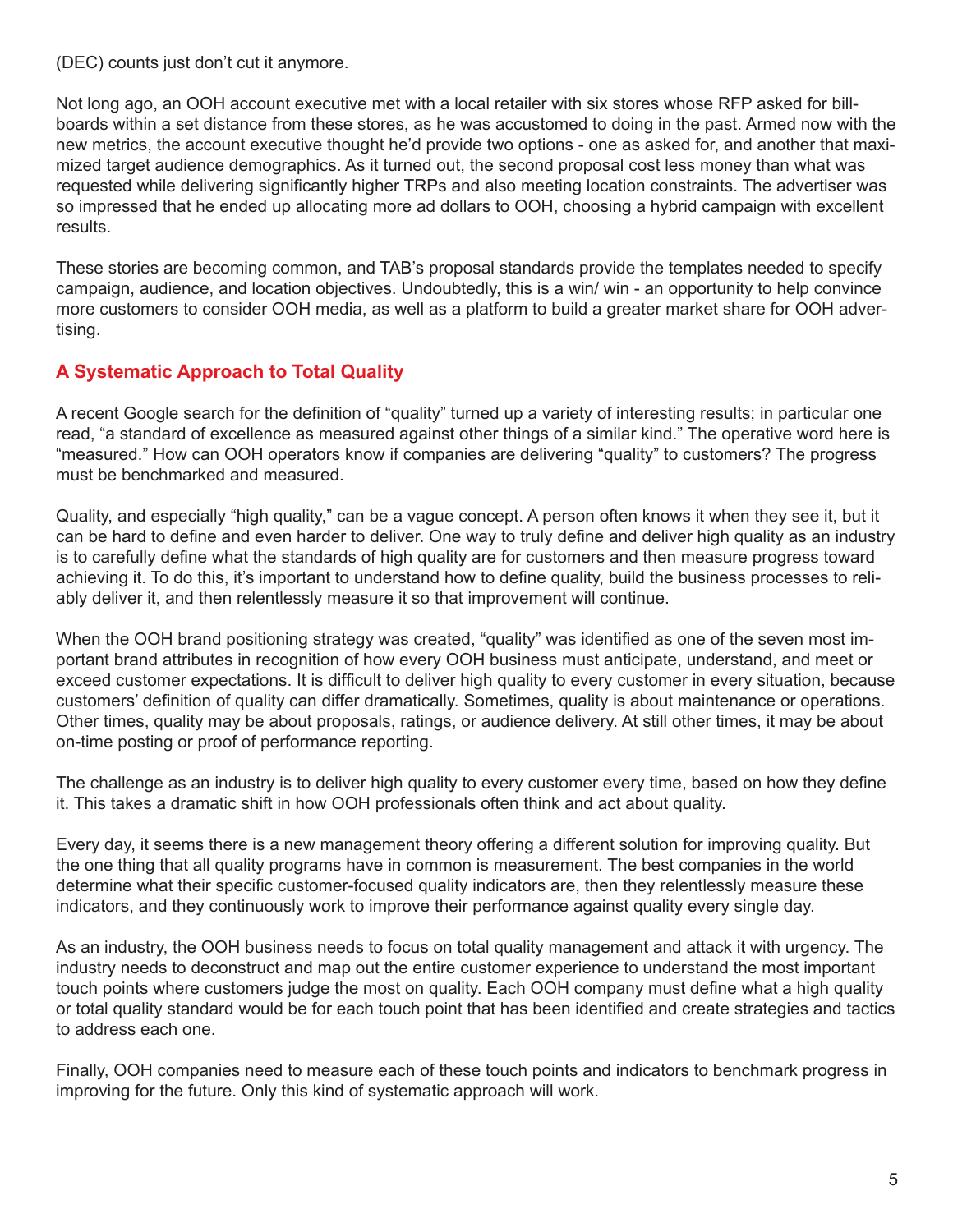This leads to three very important priorities:

The OOH industry must be in close touch with customers. Leading companies focused on total quality survey their customers, formally and informally, relentlessly. They understand and value the "voice of the customer" and incorporate customer views and expectations in corporate business planning. The OOH industry could see big results if it were closer to customers, had more frequent daily interaction, and incorporated customer feedback more consistently.

- The OOH industry must be laser-focused on maintenance. Nothing offers more potential to make a positive or a negative impression about the entire OOH industry than the maintenance and appearance of structures and displays. Every aspect of physical displays is important. If a light bulb is out, if a vinyl is sagging, or if a structure is rusted, it calls into question the integrity and value of the entire medium.
- The OOH industry must focus on improving industry business processes. Like all other businesses, OOH companies have a wide range of processes for conducting work. There are processes for marketing, proposals, photos, managing avails and hold times, posting, contracting, billing, and many other things. Each OOH company must carefully map out how to deliver against each one of these process es and how customers perceive the quality of each. The important question is whether OOH companies are consistently measuring customers' satisfaction against these processes.

Quality is "entry-stake," meaning it is something the OOH industry must deliver just as a cost of doing business. Customers won't even bother to think about all the other benefits of OOH, like innovation, creative impact, or professionalism, unless OOH companies can deliver a consistently high-quality customer experience. The OOH industry can make great progress by getting closer to customers, mapping out how to deliver quality, and then measure progress.